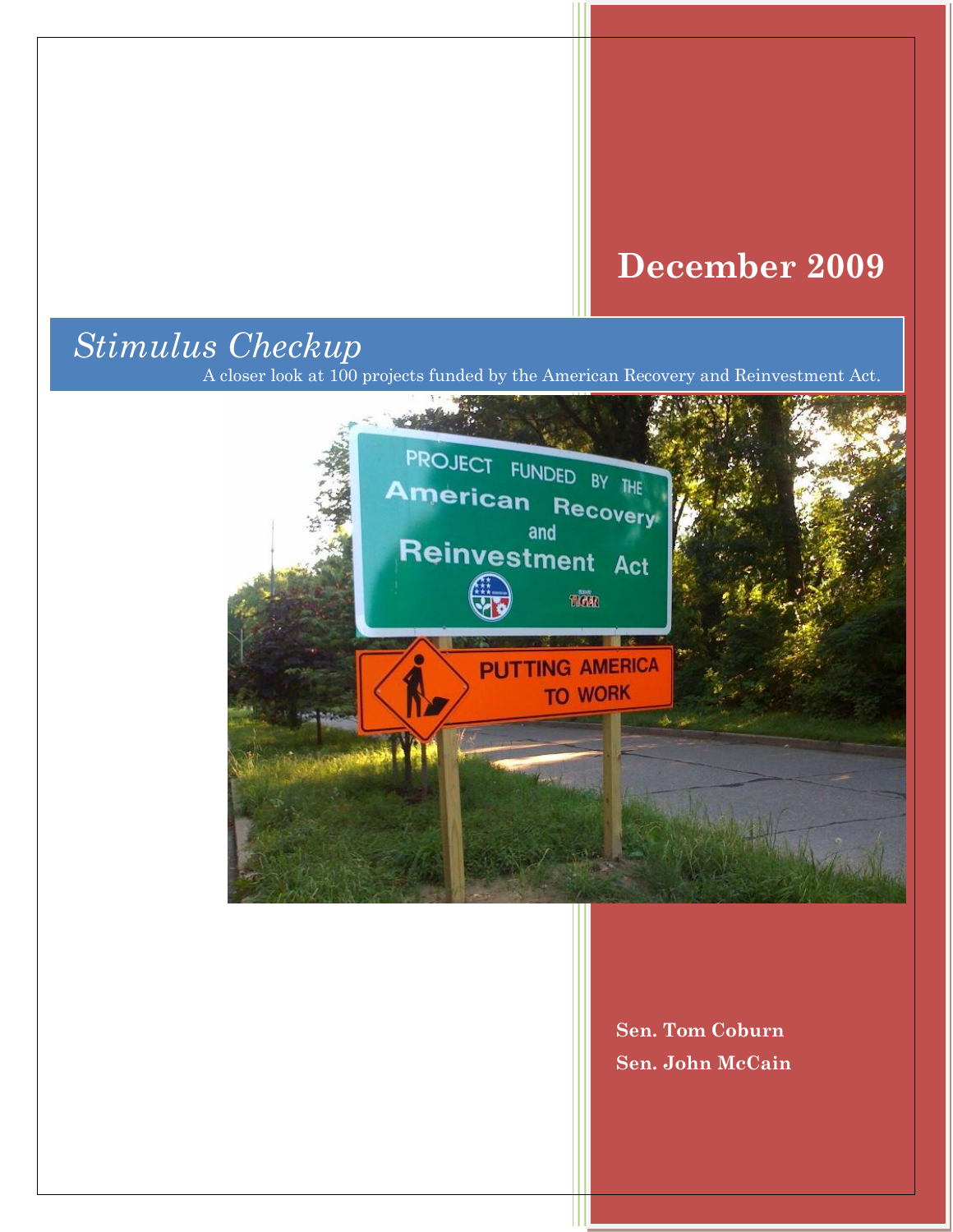### **Introduction**

Good jobs for millions of Americans.

Investments in priorities that create sustainable economic growth for the future.

Those were the promises made to uneasy Americans when Congress approved the \$787 billion *American Recovery and Reinvestment Act*, or economic stimulus bill, in February.

Nine months later, with over \$200 billion of stimulus funding already spent, $<sup>1</sup>$  the rolls of</sup> the unemployed have grown by millions and, by any measure, more jobs have been lost than created.

Since the stimulus bill was enacted in February, nearly three million Americans have lost their jobs<sup>2</sup> and the percentage of people who are without work has risen to 10 percent.<sup>3</sup> Many who had been looking to the government for help have already lost hope.

As this and the last report, *100 Stimulus Projects: A Second Opinion*, <sup>4</sup> suggest, billions of dollars of stimulus funding have been wasted, mismanaged, or directed towards silly and shortsighted projects. Many projects may not produce the types of jobs that most Americans had hoped for or expected.

Some of the close to seven billion dollars in projects in *Stimulus Checkup* create few jobs; benefit private interests over the public good; or make improvements where they are not necessary. Some send money to companies facing fraud charges. Others take millions of dollars to do work local officials and experts admit are not needed or will not help.

Stimulus money has been, or will be, spent on dinner cruises, golf courses, puppet shows and stimulus road signs. Many Americans will question whether investing \$787 billion in these projects are the highest national priorities.

Spending \$25,000 for a puppet show may not seem like a big deal in Washington, for most Americans it is a lot of money. Washington, D.C. politicians blithely spend billions of dollars a week, but every dollar wasted is also a dollar borrowed—and a dollar to be paid back with interest in the future.

<sup>4</sup> Report can be found on the Website of Senator Tom Coburn,

 $\overline{\phantom{a}}$ 

[http://coburn.senate.gov/public/index.cfm?FuseAction=Files.View&FileStore\\_id=59af3ebd-7bf9-4933-8279-8091b533464f.](http://coburn.senate.gov/public/index.cfm?FuseAction=Files.View&FileStore_id=59af3ebd-7bf9-4933-8279-8091b533464f) 

<sup>&</sup>lt;sup>1</sup> Recovery.gov website, "Overview of Funding," [http://www.recovery.gov/Pages/home.aspx,](http://www.recovery.gov/Pages/home.aspx) accessed December 4, 2009; As of November 27, 2009, \$217.6 billion of the *American Recovery and Reinvestment Act* has been paid out. This includes 92.8 billion in "tax benefits," \$60.8 billion in "contracts and grants," and \$84 billion in "entitlements."

<sup>&</sup>lt;sup>2</sup> Bureau of Labor Statistics, Household Data, Seasonally Adjusted, "A-3. Employment status of the civilian noninstitutional population by sex and age, seasonally adjusted," [ftp://ftp.bls.gov/pub/suppl/empsit.cpseea3.txt,](ftp://ftp.bls.gov/pub/suppl/empsit.cpseea3.txt) accessed December 4, 2009.  $3$  Bureau of Labor Statistics, News Release, "THE EMPLOYMENT SITUATION – NOVEMBER 2009," December 4, 2009, [http://www.bls.gov/news.release/pdf/empsit.pdf.](http://www.bls.gov/news.release/pdf/empsit.pdf)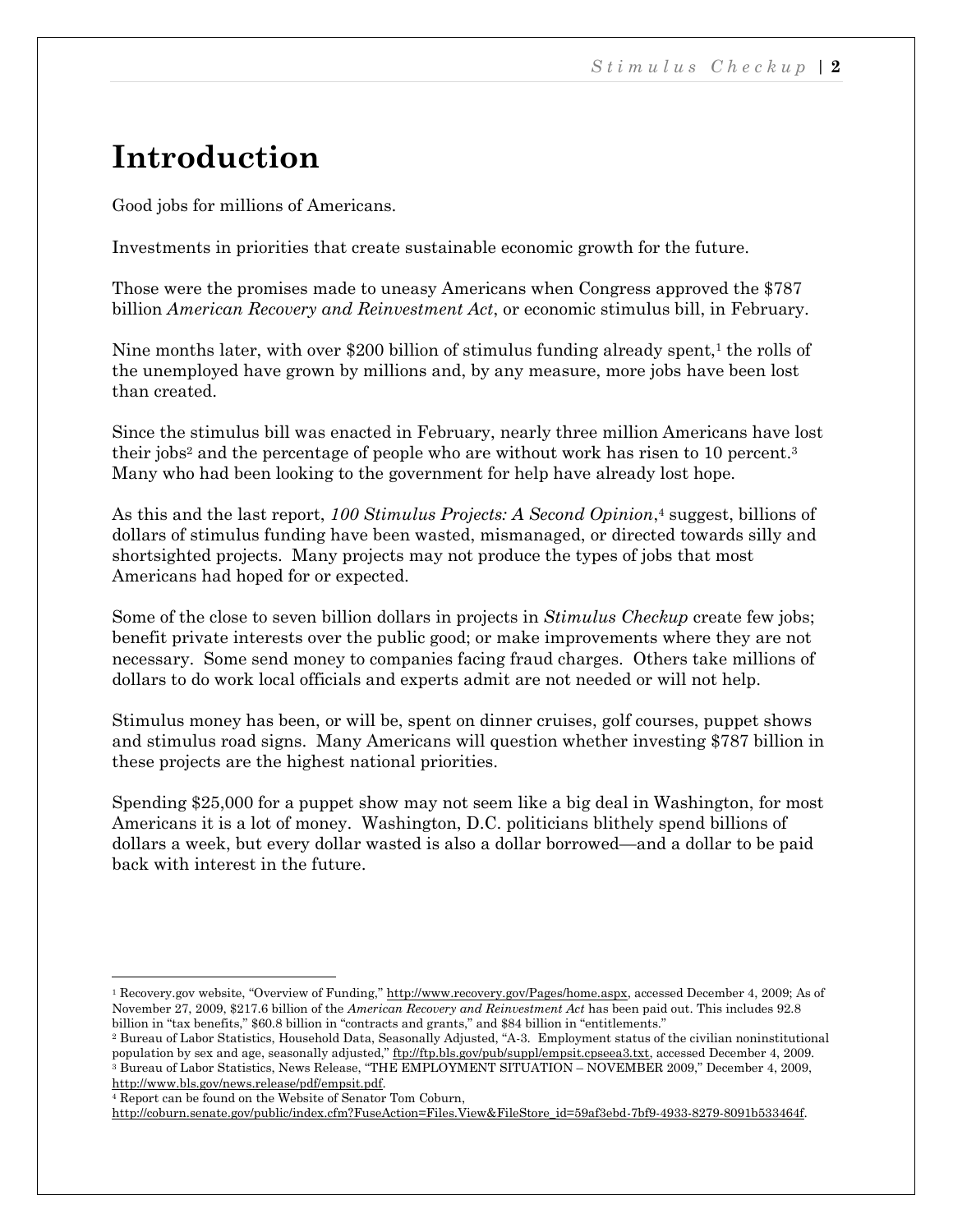#### *Why Does It Matter?*

Over the past ten years, the national debt more than doubled as Congress went on a spending spree—and yet we still find ourselves in the midst of an economic downturn.

Americans who have lost their job, health insurance, or home, are facing mounting personal debts, but are also faced with the question of who will pay off the staggering national debt that has grown by more than \$1.4 trillion over the past year.

The federal government must join American families in prioritizing its spending by making tough decisions. When we downplay wasting money on a \$6 million project, it is easy to do it again ten more times. Once \$60 million is out the door, it is easy to spend another \$60 million and before you know it, billions of dollars we do not have are spent on things we do not need. Sadly, this type of spending is excused in Congress because "it's always been done that way."

The American people have always rejected arguments based on "it's always been done that way," and will continue to do so. Congress needs to make hard choices and eliminate things that are a low priority—even if doing so is unpopular—so we can preserve this country for future generations.

In the previous report, one hundred questionable projects were identified that did not appear to hold out promise for helping the economy grow. The Administration was quick to review these projects and to its credit addressed a number of them. In the months that followed, many more questionable stimulus projects costing millions and even billions of dollars were identified. This follow-up, *Stimulus Checkup*, takes a closer look at 100 more projects that raise questions about how stimulus money has been used so far.

Sincerely,

Tom Coburn, M.D. U.S. Senator

John McCain U.S. Senator